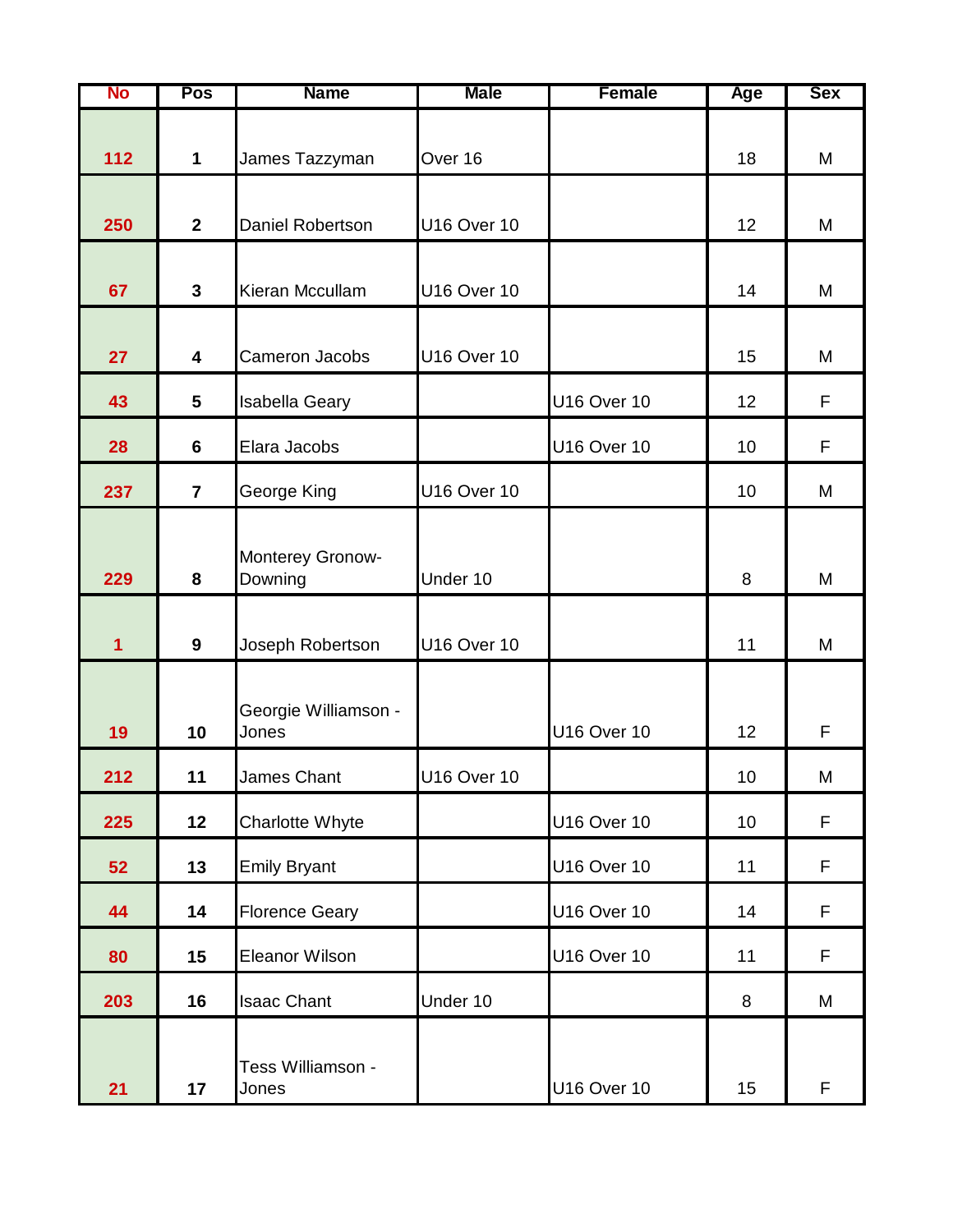| 20                      | 18 | David Williamson -<br>Jones | Over 16            |                    | 48             | M |
|-------------------------|----|-----------------------------|--------------------|--------------------|----------------|---|
| 30                      | 19 | George Penwarden            | Under 10           |                    | 8              | M |
| $\overline{\mathbf{3}}$ | 20 | <b>Oscar Mclelland</b>      | Under 10           |                    | 8              | M |
| 29                      | 21 | Matilda Crawshaw            |                    | <b>U16 Over 10</b> | 15             | F |
| $6\phantom{1}$          | 22 | Emelia Hankey               |                    | Under 10           | 8              | F |
| 66                      | 23 | Samuel Bryant               | Under 10           |                    | $\overline{7}$ | M |
| 24                      | 24 | <b>Emily Clark</b>          |                    | Under 10           | $\overline{7}$ | F |
| 23                      | 25 | Nicola Clark                |                    | Over 16            | 33             | F |
| 22                      | 26 | Jason Fisher                | Over 16            |                    | 36             | M |
| 73                      | 27 | John Rigg                   | Under 10           |                    | $\overline{7}$ | M |
| 18                      | 28 | Sebastian Wilcox            | <b>U16 Over 10</b> |                    | 12             | M |
| $\overline{7}$          | 29 | Freddie Hankey              | Under 10           |                    | 6              | M |
| 8                       | 30 | <b>Nick Hankey</b>          | Over 16            |                    | 42             | M |
| 236                     | 31 | Gaia Vicentini              |                    | <b>U16 Over 10</b> | 10             | F |
| 91                      | 32 | Harry Mcandrew              | Under 10           |                    | $6\phantom{1}$ | M |
| 101                     | 33 | David Mcandrew              | Over 16            |                    | 38             | M |
| 224                     | 34 | Sophia Whyte                |                    | <b>U16 Over 10</b> | 12             | F |
| 58                      | 35 | <b>Henry Poole</b>          | Under 10           |                    | 5              | M |
| 34                      | 36 | <b>Billy Poole</b>          | Over 16            |                    | 35             | M |
| 120                     | 37 | Oscar Walden                | Under 10           |                    | $\sqrt{5}$     | M |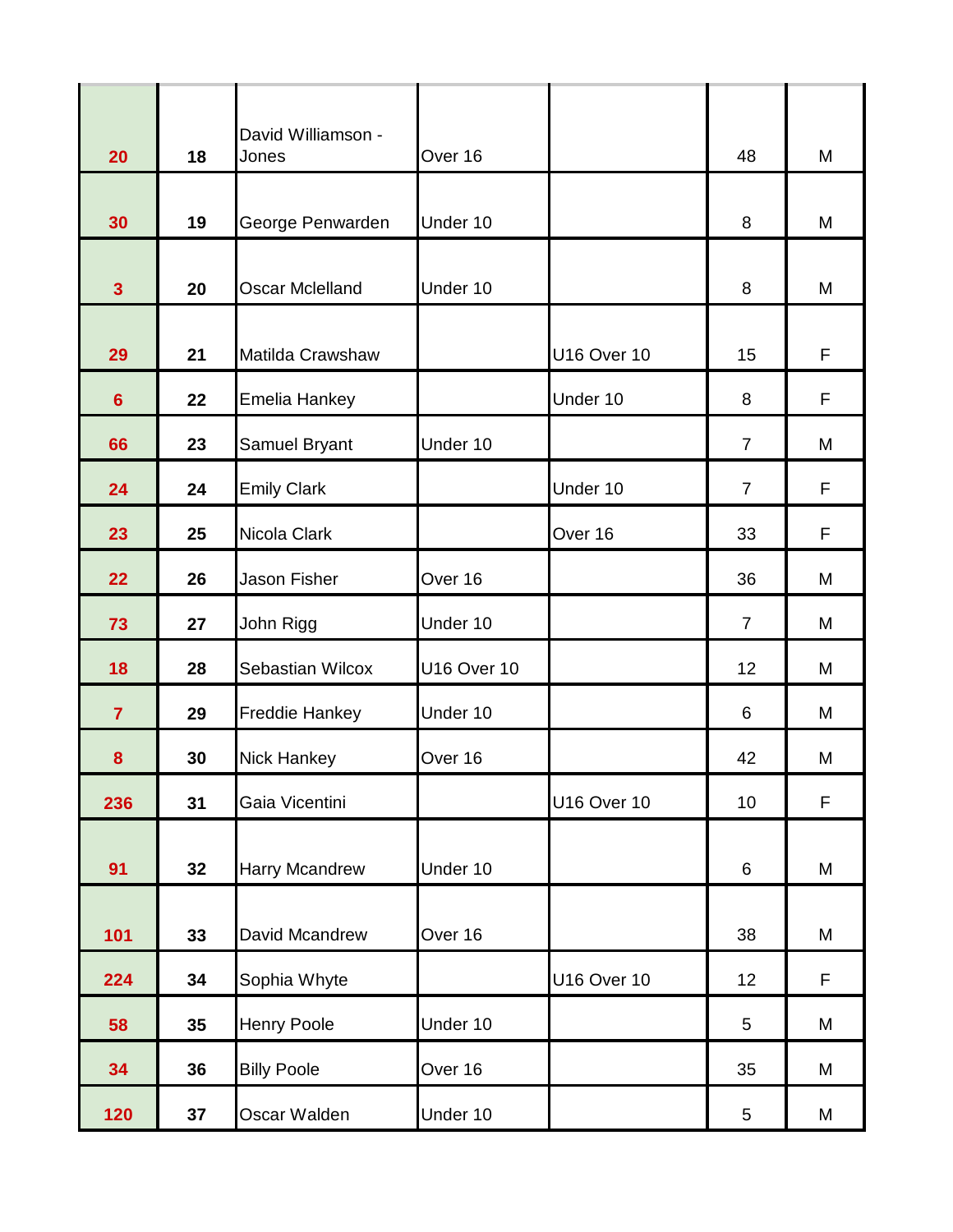| 114 | 38 | <b>Isobel Hobson</b>                  |          | Under 10           | 6              | F |
|-----|----|---------------------------------------|----------|--------------------|----------------|---|
| 116 | 39 | Archie Hobson                         | Under 10 |                    | 8              | M |
| 115 | 40 | Sam Hobson                            | Over 16  |                    | 42             | M |
| 79  | 41 | Sara Northey                          |          | Over 16            | 50             | F |
| 40  | 42 | <b>Matthew Bryant</b>                 | Under 10 |                    | $\overline{7}$ | M |
| 90  | 43 | Matilda Macmillan                     |          | Under 10           | 8              | F |
| 111 | 44 | Henrietta Macmillan                   |          | Under 10           | 6              | F |
| 103 | 45 | James Mcmillan                        | Over 16  |                    | 38             | M |
| 113 | 46 | Laura Hobson                          |          | Over 16            | 41             | F |
| 74  | 47 | Ed Rigg                               | Over 16  |                    | 42             | M |
| 233 | 48 | <b>Bluebell Gronow-</b><br>Downing    |          | <b>U16 Over 10</b> | 11             | F |
| 213 | 49 | Roscoe Parson                         | Under 10 |                    | 6              | M |
| 214 | 50 | <b>Toby Parson</b>                    | Over 16  |                    | 41             | M |
| 204 | 51 | Katja Santaoja                        |          | Over 16            | 40             | F |
| 215 | 52 | Tabitha Badham                        |          | Under 10           | $6\phantom{1}$ | F |
| 216 | 53 | <b>Edward Badham</b>                  | Over 16  |                    | 37             | M |
| 230 | 54 | <b>Huckleberry Gronow-</b><br>Downing | Under 10 |                    | 6              | M |
| 226 | 55 | Oliver Whyte                          | Under 10 |                    | 8              | M |
| 86  | 56 | <b>Roland Whyte</b>                   | Over 16  |                    | 44             | M |
| 4   | 57 | Henry Mclelland                       | Under 10 |                    | $6\phantom{1}$ | M |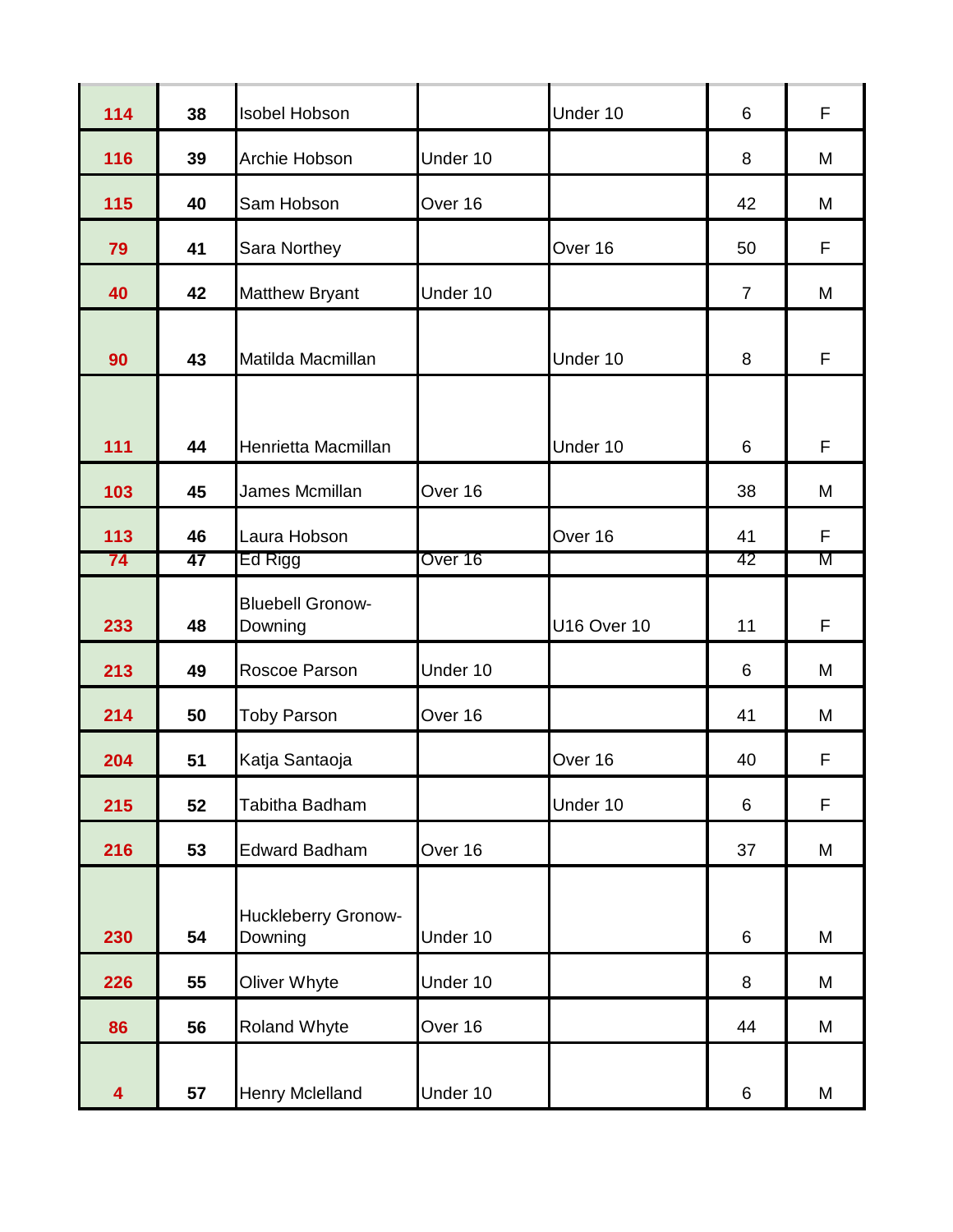| 17              | 58   | Ty Nhamoinesu             | <b>U16 Over 10</b> |                    | 10              | M |
|-----------------|------|---------------------------|--------------------|--------------------|-----------------|---|
| 45              | 59   | <b>Emily Willshire</b>    |                    | Under 10           | 5               | F |
| 46              | 60   | James Willshire           | Over 16            |                    | 41              | M |
| 48              | 61   | <b>Anabelle Willshire</b> |                    | Under 10           | 8               | F |
| 83              | 62   | <b>Phoebe Coombs</b>      |                    | <b>U16 Over 10</b> | 12              | F |
| 16              | 63   | Antonio Leguineche<br>Iza | <b>U16 Over 10</b> |                    | 11              | M |
| 221             | 64   | Pip Grover                |                    | Under 10           | $\overline{7}$  | F |
| 41              | 65   | Otto Anderson             | Under 10           |                    | $6\phantom{1}6$ | M |
| 42              | 66   | Clemmie Anderson          |                    | Under 10           | 8               | F |
| 38              | 67   | Sam Williamson            | Under 10           |                    | 5               | M |
| 39              | 68   | Ellie Williamson          |                    | Under 10           | 8               | F |
| 10              | 69   | <b>Findlay Hoult</b>      | <b>U16 Over 10</b> |                    | 11              | M |
| 82              | 70   | <b>Emily Warren</b>       |                    | Under 10           | $\,6\,$         | F |
| 81              | $71$ | Caroline Warren           |                    | Over 16            | 38              | F |
| 68              | 72   | <b>Jack Whittle</b>       | Under 10           |                    | 6               | M |
| 53              | 73   | <b>Charlie Whittle</b>    | Under 10           |                    | 5               | M |
| 65              | 74   | Jenna Whittle             |                    | Over 16            | 39              | F |
| 247             | 75   | Zachary Dimmer            | Under 10           |                    | $\overline{7}$  | M |
| $5\phantom{.0}$ | 76   | Henry Penwarden           | Under 10           |                    | $\,6\,$         | M |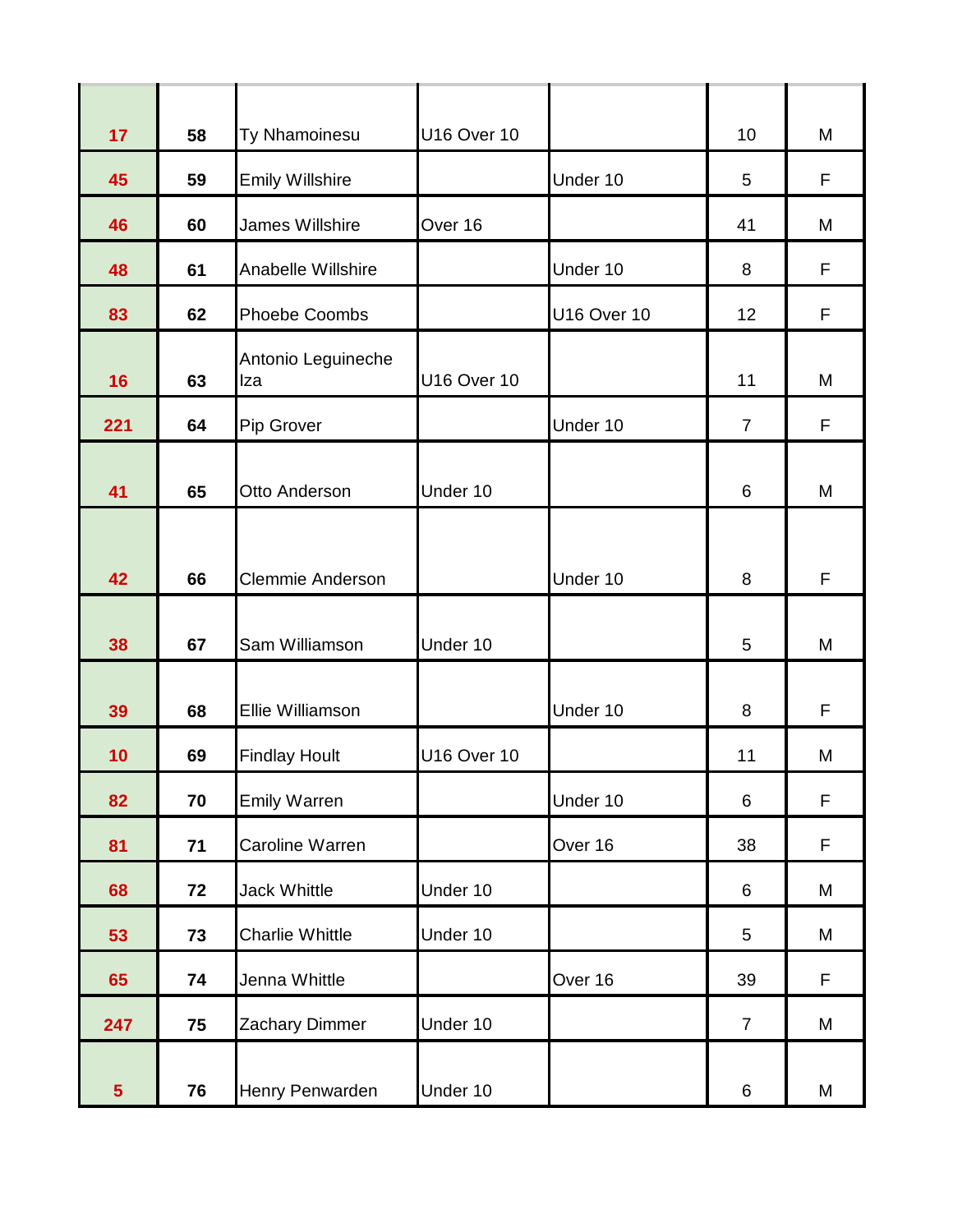| 31  | 77 | Cassi Penwarden           |          | Over 16            | 40             | F |
|-----|----|---------------------------|----------|--------------------|----------------|---|
| 117 | 78 | <b>Rupert Allen</b>       | Under 10 |                    | 6              | M |
| 118 | 79 | <b>Martin Allen</b>       | Under 10 |                    | 2              | M |
| 94  | 80 | <b>Beth Szymankiewcz</b>  |          | Under 10           | 8              | F |
| 96  | 81 | Mark Szymankiewcz         | Over 16  |                    | 41             | M |
| 78  | 82 | <b>Bailey Young</b>       | Under 10 |                    | 6              | M |
| 77  | 83 | <b>Vicky Young</b>        |          | Over 16            | 46             | F |
| 119 | 84 | Sebstain Sibley           | Under 10 |                    | $\overline{7}$ | M |
| 100 | 85 | <b>Kat Sibley</b>         |          | Over 16            | 40             | F |
| 211 | 86 | <b>Bethany Chant</b>      |          | Under 10           | 5              | F |
| 32  | 87 | Sienna Watts              |          | Under 10           | $\overline{7}$ | F |
| 33  | 88 | Louise Watts              |          | Over 16            | 44             | F |
| 55  | 89 | <b>Jacob Shires</b>       | Under 10 |                    | 5              | M |
| 57  | 90 | Lanie Shires              |          | Under 10           | $\overline{7}$ | F |
| 54  | 91 | lan Shires                | Over 16  |                    | 46             | M |
| 246 | 92 | <b>Ruby Armstrong</b>     |          | <b>U16 Over 10</b> | 12             | F |
|     |    |                           |          |                    |                |   |
| 238 | 93 | <b>Freddie Stainforth</b> | Under 10 |                    | 8              | M |
| 241 | 94 | Liam Stainforth           | Over 16  |                    | 23             | M |
| 244 | 95 | Chelsea Armstrong         |          | Over 16            | 30             | F |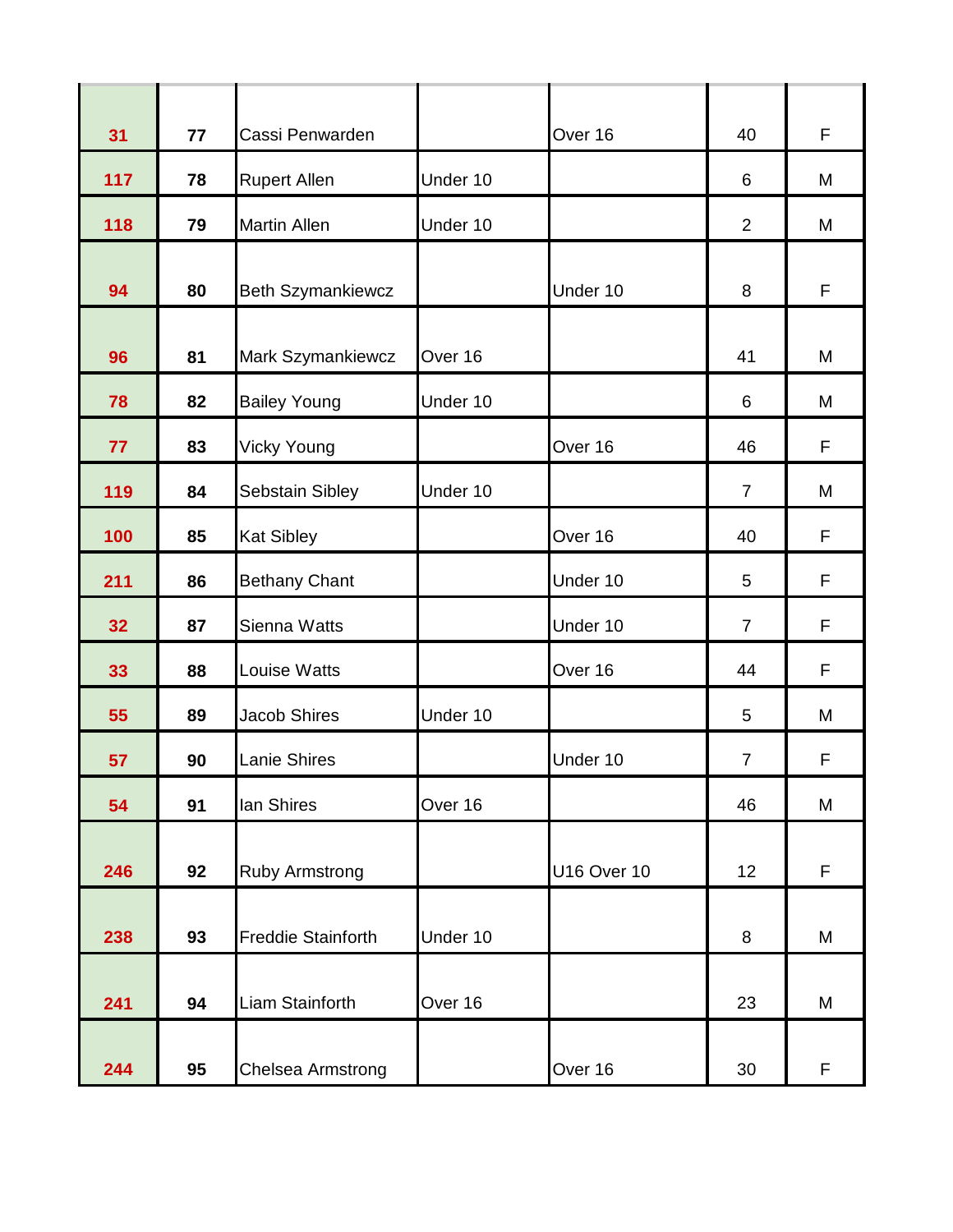| 96  | <b>Nathaniel Armstrong</b>    | Over 16                    |                                 | 24                  | M       |
|-----|-------------------------------|----------------------------|---------------------------------|---------------------|---------|
| 97  | <b>Felix Grover</b>           | Under 10                   |                                 | 4                   | M       |
| 98  | Liam Grover                   | Over 16                    |                                 | 38                  | M       |
| 99  | Harry Stainforth              | Under 10                   |                                 | 8                   | M       |
| 100 | Carly Stainforth              |                            | Over 16                         | 32                  | F       |
| 101 | Laura Bury                    |                            | Over 16                         | 37                  | F       |
| 102 | Matilda Bury                  |                            | Under 10                        | 3                   | F       |
| 103 | Jonathan Bury                 | Over 16                    |                                 | 38                  | M       |
| 104 | Cora Walsh                    |                            | Under 10                        | $\overline{7}$      | F       |
| 105 | lan Walsh                     | Over 16                    |                                 | 39                  | M       |
| 106 | <b>William Canty</b>          | Under 10                   |                                 | $\overline{4}$      | M       |
| 107 | David Canty                   | Over 16                    |                                 | 43                  | M       |
| 108 | <b>Tallulah Allison-Brown</b> |                            | Under 10                        | $\overline{7}$      | F       |
| 109 |                               |                            |                                 | 12                  | M       |
| 110 | Hannah Allison-Brown          |                            | Over 16                         | 41                  | F       |
| 111 | <b>Finley Montier</b>         | <b>U16 Over 10</b>         |                                 | 10                  | M       |
| 112 | <b>Henry Brookes</b>          | <b>U16 Over 10</b>         |                                 | 11                  | M       |
|     |                               |                            |                                 |                     | F       |
|     |                               |                            |                                 |                     | F       |
|     | 113<br>114                    | Zoe Shadlock<br>Mina Binks | Jacobo Pardos Dobon U16 Over 10 | Over 16<br>Under 10 | 18<br>4 |